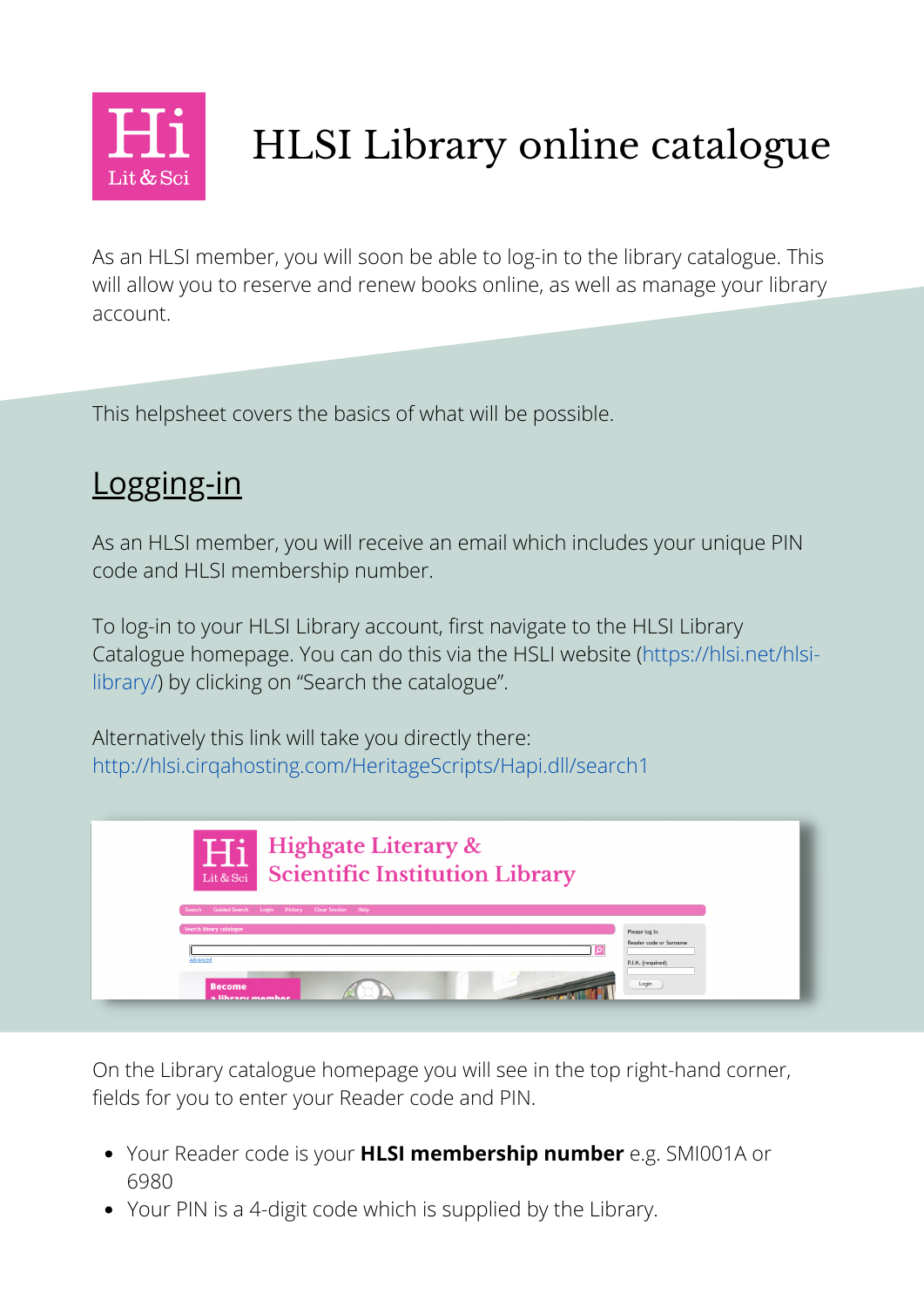### **Navigating**

| Search   Guided Search   Account   History   Favourites   Preferences   Logout   Help |  |  |  |
|---------------------------------------------------------------------------------------|--|--|--|
|                                                                                       |  |  |  |

Once you are logged-in you will be presented with more options than normal at the top of the navigation bar.

In the right-hand corner you will now see your name, as well as the total amount of books you currently have on loan and those that you have a reservation on. Being able to see this is a good indication of whether you are logged-in or not.

| Account information                    |  |
|----------------------------------------|--|
| Tom Pink   Logout<br>Loans<br>Reserved |  |

- Account: this allows you to see information about your library account, which books you have on loan, which books you have reserved, your borrowing history and other information.
- Favourites: this allows you to see all of the Favourites lists you have created and saved. Favourites lists are how the Library have created the [Halloween](http://hlsi.cirqahosting.com/HeritageScripts/Hapi.dll/retrieve2?SetID=91DDCDE1-B7DC-4724-8DD7-F79DE714C755&dispfmt=b) books list and Booker Prize [winners](http://hlsi.cirqahosting.com/HeritageScripts/Hapi.dll/retrieve2?SetID=DE6D6B8A-AEBA-4041-8C6B-0E1522F60A6F&DataSetName=LIVEDATA) list.
- Preferences: this allows you to change the information presented on the catalogue home page when you are logged-in.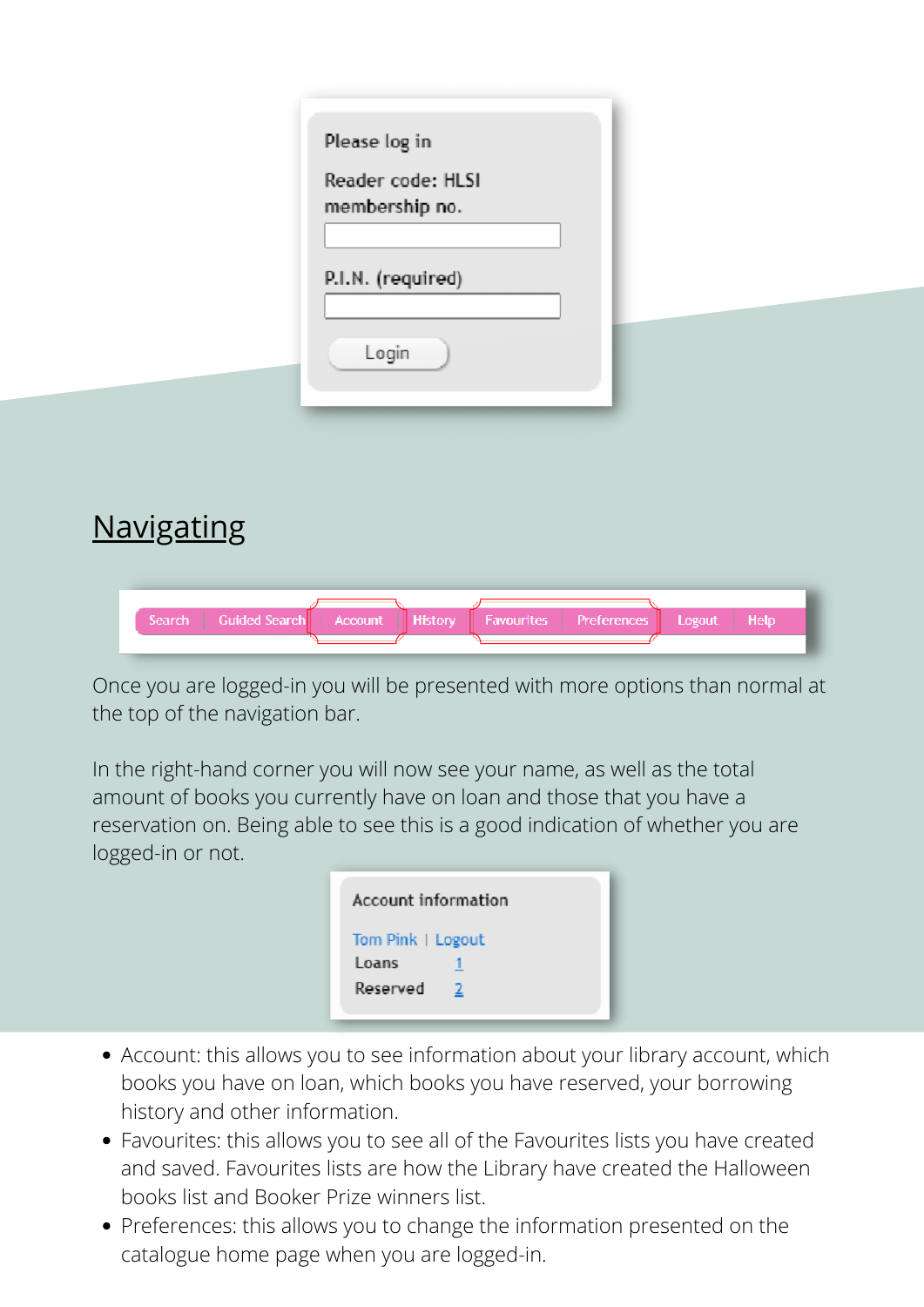#### **Renewing**

| <b>Guided Search</b><br>Search<br><b>Account</b>                                                           | History<br>Help<br><b>Favourites</b><br><b>Preferences</b><br>Logout     |
|------------------------------------------------------------------------------------------------------------|--------------------------------------------------------------------------|
| Reader<br>(STAFF8) Mr Tom Pink [Staff]                                                                     |                                                                          |
| Reserved<br>History<br>Loans<br>Recent<br>To renew an item, tick the box and then click the "Renew" button | Print<br>Select All<br>Renew                                             |
| <b>Author</b>                                                                                              | <b>Title</b>                                                             |
| C. L. R. James                                                                                             | The black Jacobins: Toussaint L'Ouverture and the San Domingo revolution |
|                                                                                                            |                                                                          |
| <b>Elspeth Barker</b>                                                                                      | O Caledonia                                                              |

| Print<br>Select All<br>Renew<br>hew" button<br>Renewal <<br><b>Medium</b><br>Due date<br>ck Jacobins: Toussaint L'Ouverture and the San Domingo revolution<br>Book<br>29 Apr 2022<br>$0$ of $ 2 $<br>lonia<br>L<br><b>Book</b><br>$0$ of $ 2 $<br>28 Apr 2022<br>$2$ of $ 2$<br>haunting : five women, freedom and London between the wars<br><b>Book</b><br>02 May 2022<br>n/a | Help<br>Logout<br><b>Favourites</b><br><b>Preferences</b> |  |  |
|---------------------------------------------------------------------------------------------------------------------------------------------------------------------------------------------------------------------------------------------------------------------------------------------------------------------------------------------------------------------------------|-----------------------------------------------------------|--|--|
|                                                                                                                                                                                                                                                                                                                                                                                 |                                                           |  |  |
|                                                                                                                                                                                                                                                                                                                                                                                 |                                                           |  |  |
|                                                                                                                                                                                                                                                                                                                                                                                 |                                                           |  |  |
|                                                                                                                                                                                                                                                                                                                                                                                 |                                                           |  |  |
|                                                                                                                                                                                                                                                                                                                                                                                 |                                                           |  |  |
|                                                                                                                                                                                                                                                                                                                                                                                 |                                                           |  |  |
|                                                                                                                                                                                                                                                                                                                                                                                 |                                                           |  |  |
|                                                                                                                                                                                                                                                                                                                                                                                 |                                                           |  |  |

- Navigate to the **Account** menu on the horizontal navigation bar at the top of the page.
- Under the Loans tab, tick the small box on the right-hand side of the book you want to renew and then click the Renew button.
- You can renew a loan for a maximum of three times before it needs to be brought back to the Library for volunteers to check.